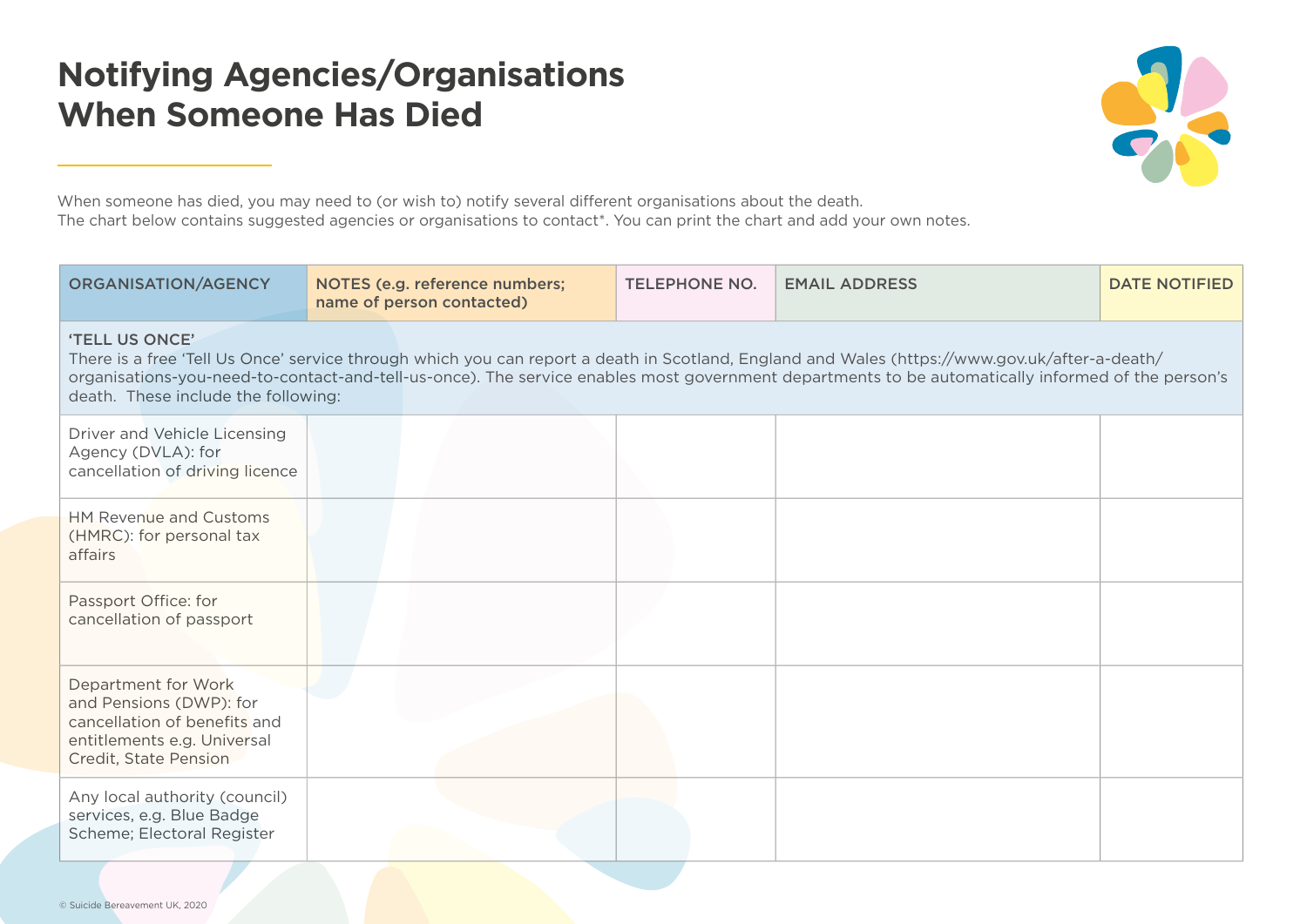| ORGANISATION/AGENCY                                                                                                              | NOTES (e.g. reference numbers;<br>name of person contacted) | <b>TELEPHONE NO.</b> | <b>EMAIL ADDRESS</b> | <b>DATE NOTIFIED</b> |
|----------------------------------------------------------------------------------------------------------------------------------|-------------------------------------------------------------|----------------------|----------------------|----------------------|
| <b>LEGAL</b>                                                                                                                     |                                                             |                      |                      |                      |
| Coroner's Office                                                                                                                 |                                                             |                      |                      |                      |
| Police Officer                                                                                                                   |                                                             |                      |                      |                      |
| Family Liaison Officer                                                                                                           |                                                             |                      |                      |                      |
| Registrar of Deaths                                                                                                              |                                                             |                      |                      |                      |
| Executor of Will                                                                                                                 |                                                             |                      |                      |                      |
| Solicitor                                                                                                                        |                                                             |                      |                      |                      |
| <b>FUNERAL</b>                                                                                                                   |                                                             |                      |                      |                      |
| <b>Funeral Director</b>                                                                                                          |                                                             |                      |                      |                      |
| Faith Leader/Celebrant                                                                                                           |                                                             |                      |                      |                      |
| <b>FINANCIAL</b>                                                                                                                 |                                                             |                      |                      |                      |
| <b>Financial Advisor</b>                                                                                                         |                                                             |                      |                      |                      |
| Life Insurance                                                                                                                   |                                                             |                      |                      |                      |
| Home Insurance                                                                                                                   |                                                             |                      |                      |                      |
| Car Insurance                                                                                                                    |                                                             |                      |                      |                      |
| Pet Insurance                                                                                                                    |                                                             |                      |                      |                      |
| Bank/Building Society:<br>for cancellation of direct<br>debits, standing orders, hire<br>purchase agreements, loans,<br>mortgage |                                                             |                      |                      |                      |
| Landlord, Housing<br>Association, Council<br>Housing: for cancellation of<br>accommodation                                       |                                                             |                      |                      |                      |
| Pension scheme(s) (private<br>or workplace related)                                                                              |                                                             |                      |                      |                      |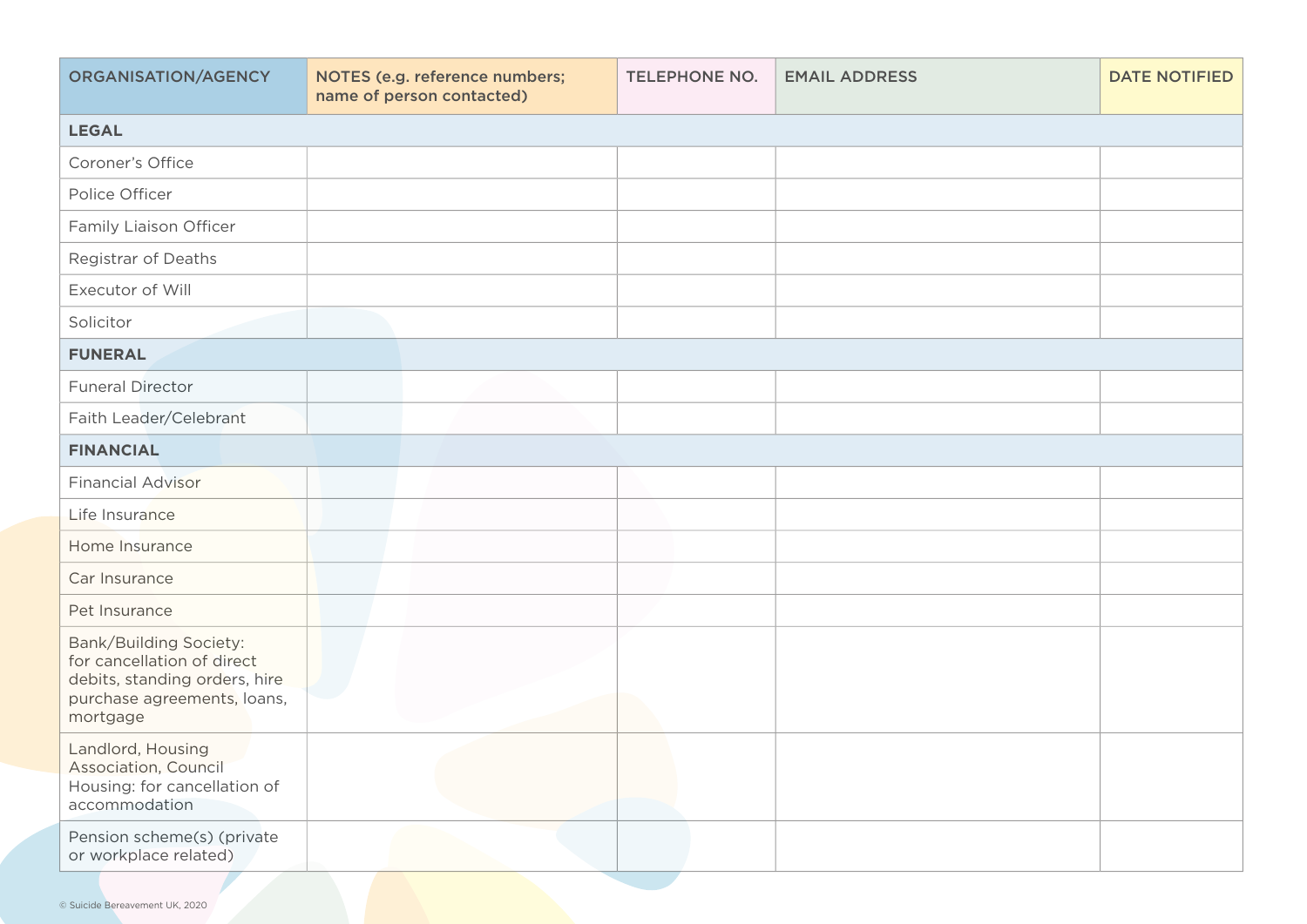| ORGANISATION/AGENCY                     | NOTES (e.g. reference numbers;<br>name of person contacted) | <b>TELEPHONE NO.</b> | <b>EMAIL ADDRESS</b> | <b>DATE NOTIFIED</b> |
|-----------------------------------------|-------------------------------------------------------------|----------------------|----------------------|----------------------|
| <b>HOME</b>                             |                                                             |                      |                      |                      |
| Mail deliveries that need<br>cancelling | www.thebereavementregister.org.uk                           | 0800 082 1230        |                      |                      |
| Council Tax                             |                                                             |                      |                      |                      |
| Utilities                               |                                                             |                      |                      |                      |
| • Electric                              |                                                             |                      |                      |                      |
| $\cdot$ Gas                             |                                                             |                      |                      |                      |
| • Water                                 |                                                             |                      |                      |                      |
| $\bullet$ TV                            |                                                             |                      |                      |                      |
| • Broadband provider                    |                                                             |                      |                      |                      |
| • Telephone (landline)                  |                                                             |                      |                      |                      |
| · Telephone (mobile)                    |                                                             |                      |                      |                      |
| <b>HEALTH AND CARE PROVIDERS</b>        |                                                             |                      |                      |                      |
| GP of the person who has<br>died        |                                                             |                      |                      |                      |
| Hospital - if person was<br>attending   |                                                             |                      |                      |                      |
| Optician                                |                                                             |                      |                      |                      |
| Dentist                                 |                                                             |                      |                      |                      |
| <b>Social Services</b>                  |                                                             |                      |                      |                      |
| <b>WORK</b>                             |                                                             |                      |                      |                      |
| Your own workplace                      |                                                             |                      |                      |                      |
| Workplace of the person who<br>has died |                                                             |                      |                      |                      |
| School/University                       |                                                             |                      |                      |                      |
| Jobcentre Plus                          |                                                             |                      |                      |                      |